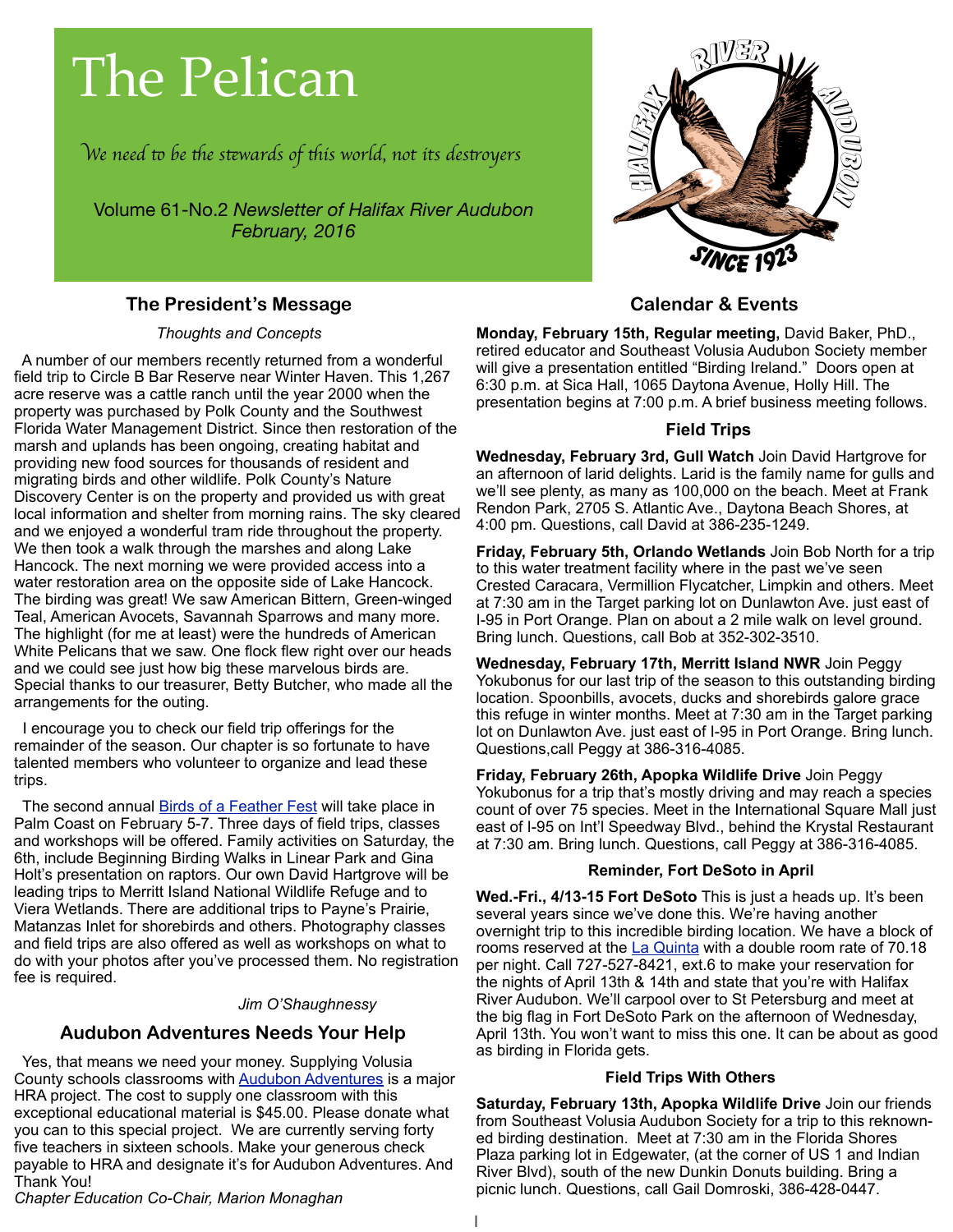# **John James Audubon At MOAS thru February 28, 2016**

 The Museum of Arts & Sciences owns 63 original prints and a total of 103 artifacts of John James Audubon. Seventeen prints from the permanent collection can be seen on display at the Museum until February 28, 2016. I enjoyed a scheduled lecture and collection viewing by Zach Zacharias, senior curator of education. The prints are located in the hallway of the north wing. John Audubon was a self-taught artist and scientist who single-handedly lifted bird portraits to a status of fine art. The result of his work is found in the book The Birds of America. Zach said that there are two originals, one in America and one in Russia. I was given a book by my family titled John James Audubon The Watercolors for the Birds of America. I enjoy looking at and reading through it often.

 Of the seventeen bird portraits currently on display, the ones in action pose are the most appealing. The Northern Mockingbirds at nest being raided by a Diamondback Rattlesnake has an error in it. Maybe you have already guessed the problem. Next, the Great White Heron with a fish in its bill is stunning. This bird is a color morph of the Great Blue Heron. Audubon found this bird at what is known as Great White Heron NWR, established in 1938. Another startling action portrait is of the Virginia Partridge or Northern Bobwhite. The birds are being scattered by a hawk descending from above, talons open.

 Continuing along the wall of action pose portraits, you will see the Eider Duck pair being disturbed by a second male that wants to invade their peaceful habitat and take the female for himself.

 If you go, pick up a copy of the MOAS Winter 2016 magazine. An article titled "John James Audubon's Travels through Florida" is full of information about this great American frontier ornithologist.

#### *Marion Monaghan*

# **SEA WATCHES AT TOM RENICK COUNTY PARK, ORMOND-BY-THE-SEA**

 **\* \* \* \* \* \* \***

 From January 1st, 2016 I have started a long term project to record the birds and the numbers involved that pass this park. All species even the humble House Sparrow that can be seen to the rear are included. My name is Harry Robinson and I live in DeLand. In England my specialty was sea watching but here I have "worked" inland for the last 18 years so now I have gone back to my roots.

 There is a spreadsheet that is updated monthly and it will hopefully be available on the Halifax River Audubon web site. There will also be a monthly newsletter detailing the more interesting sightings. Both the newsletter and the spreadsheet can be "ordered" from me Harry Robinson at [sirharrydeland@gmail.com.](mailto:sirharrydeland@gmail.com)

 You are welcome to join me at the park on Friday, Saturday or Sunday mornings (sunrise to noon or later). I may also be there on Wednesdays. Unlike say a field trip to Merritt Island where you can share a spotting scope, that does not work with sea watching. The birds are in view for such a short time that sharing a scope is not a viable possibility. If you do not have a scope you will still see many of the more interesting species but perhaps not all. My hope is that the number of sea watchers in Volusia County will grow.

*Harry Robinson (386-943-8342)*

### **Conservation Notes**

 With our state legislature in session the possibilities for all sorts of chicanery and double dealing are too vast to contemplate. It's started already of course. Hydraulic fracturing, commonly known as "fracking" has been used in our country's push to increase oil and natural gas supplies. All across the country the results have been disastrous for thousands. Permanently contaminated ground water supplies and ruined landscapes are just two consequences of this destructive method of drilling. Twenty-seven of the state's sixty-seven counties have passed bans on fracking. Their citizens approached county administrators with results of research that convinced local officials that the practice was too damaging to our state's fragile ecosystem. Riding in to rescue the oil companies are Rep. Ray Rodrigues, (R) from Estero and Senator Garrett Richter, (R) from Naples. Among their constituents is the Barron Collier Companies. They want to drill fracking wells in the Naples area. They and various other oil companies have donated over 440,000.00 to major Republican legislators since the last election. Garrett's bill, SB 318, is racing through committees in the Senate. Rodrigues' bill, HB 191 already passed the House. Both prohibit local governments from interfering with fracking operations in their jurisdictions. While they do call for a study of possible negative effects from fracking, it appears this is nothing more than feel good legislation to calm the public's outrage while the oil companies get exactly what they want. Regardless of the damage they'll do to our water, tourism industry and quality of life. Yet further evidence that we have the best Legislature money can buy. I believe our last hope of stopping this madness is an appeal to Governor Scott. Call him at 850-488-7146 and leave a message requesting the he veto any bill that authorizes fracking in our state.

 While doing the Ponce Inlet Christmas Bird Count I found a Red Knot with a lime green leg flag, number 647. I reported the band to the band re-sighting [website](http://www.reportband.gov) and got back a report that the bird was banded on 4/21/15 in South Carolina by Billy Dukes, of the South Carolina Dept. of Natural Resources. The bird is believed to be 3 years old. Making an annual round trip migration of roughly 28,000 miles between its Arctic breeding grounds and Tierra Del Fuego, in southern Chile, this bird and all Red Knots face a tremendous challenge. Keep an eye out if you're at the beach. Sometimes these bird will allow you to approach close enough to read these leg flags without a scope. Not all of the flags are lime green. The flag's color indicates where the bird was banded. Prior to 2003 birds banded in the US got dark green flags. A blue flag shows the bird was banded in Brazil; orange is for Argentina and red is for Chile. Over the years I've seen both red and orange flags. I haven't seen one from Brazil yet.

 $\star$   $\star$   $\star$   $\star$ 

 $\star$   $\star$   $\star$ 

 The 19th Great Backyard Bird Count is just 2 weeks away and you can make a contribution to this important citizen science project. Here's a link to the **GBBC** website. It's full of information and links on how to get started, tips for identifying birds and much more. A cooperative effort by the Cornell Laboratory of Ornithology, Audubon and Bird Studies Canada, the count offers people who may not be able to get out and about as often as they'd like a chance to make a valuable contribution to the bird knowledge database. And it's a lot of fun.

 Harry Robinson, whose first column in the Pelican is to the left, is one of the most experienced birders in Florida. His self published "Bird Migration - A Florida Study" runs nearly 400 pages and documents 5 years of data he collected while working for the St Johns River Water Management District at Lake Apopka. No one knows that place and its bird life like Harry. Welcome aboard Harry! We're glad to have you.

*David Hartgrove*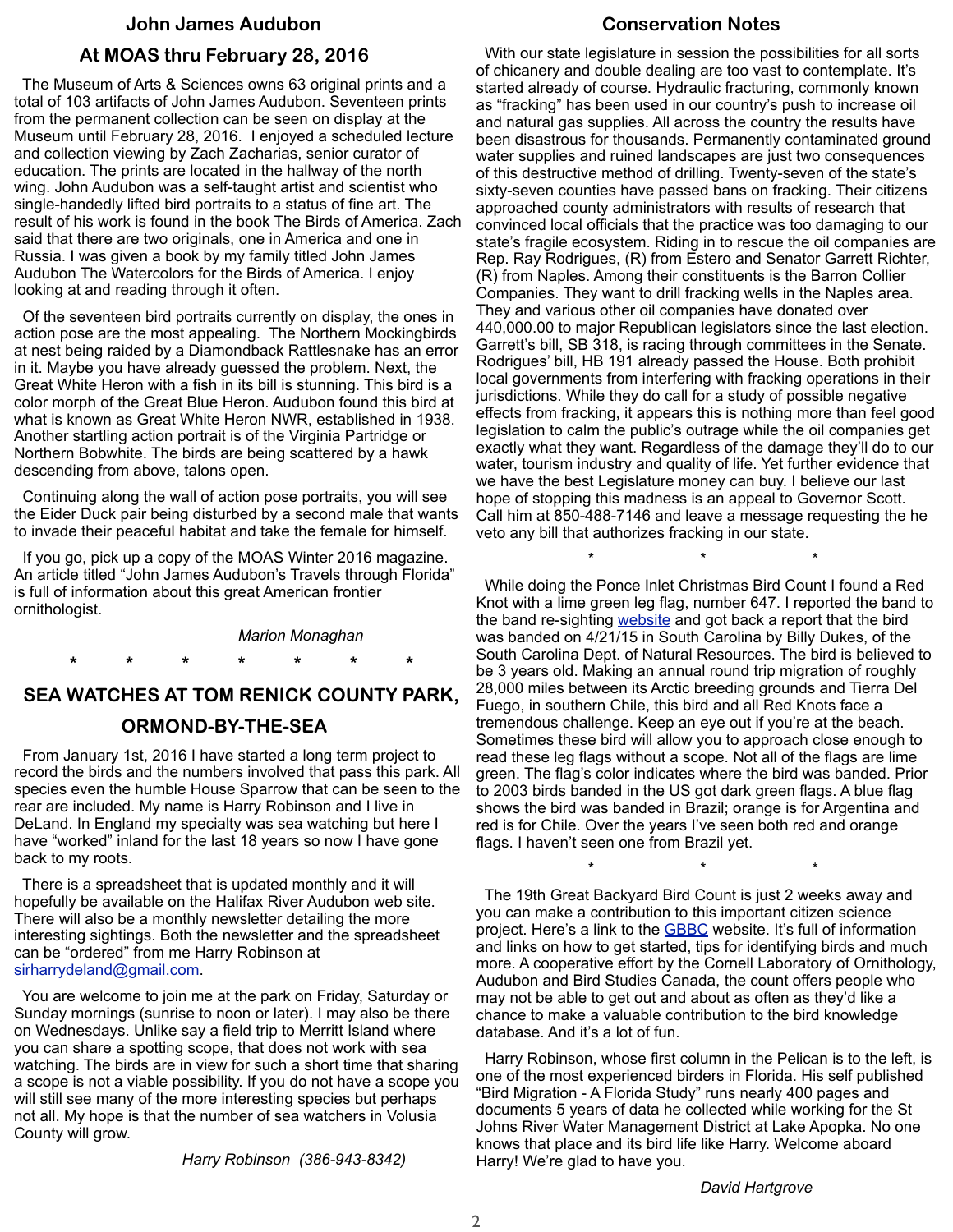# **Welcome To Our New & Returning Members**

 We offer a warm welcome to our new and returning members: Beth Bartholomew, Deborah Benoit, Elaine Carlini-Davis, Carolyn Goodrich, Shelly Green, Beverly Greist, Henry Guy, Reid Hughes, Charlie Latta, Frederick Lloyd, Joyce Parks, Kristen Richards, Lauren Slade, Elizabeth Smith, Jeanette Stewart, James Sweeney, Alyce Switzer, Judy Travis, Nicole Triantafello, Helen Tucci, Wilma Wagoner and Martha Wirkutis. We hope to see you at an upcoming meeting or on one of our excellent field trips.

**\* \* \* \* \* \* \***

*Time for another in our series "Everyday Birding" , by Ray Scory.*

# **Dunlawton Bridge Field Trip, Port Orange, FL**

 Fog clung to the surface of a rippling Halifax River. The rain came, sometimes in wind driven sheets, other times in a soft, light drizzle. All this cloaked in a dark overcast sky. Then a more brisk wind pushed aside the menacing clouds to reveal azure blue strips of an emerging clear sky. The sun appeared bright and fresh, sparsely surrounded by puffy white clouds. All perfect ingredients for a wonderful 2.5 hours birding at the Dunlawton Bridge with eleven excited Halifax River Audubon friends.

 I have birded the bridge for the past 15 years, leading trips, participating in Christmas Bird Counts, The Big Sit, other surveys, and by myself. Each time in its own way the bridge has gifted me with a wealth of pleasure and surprises. I like to tell people, "...any time of the day, any day in the week, any week in the month, any month of the year and under any weather conditions. I can count at least 25 species if not more in 1.5 hours of birding at the bridge.

 I submitted this challenge to the eleven birders during our Halifax River Audubon field trip to the bridge on Sunday, December 16th. They accepted the challenge in good-natured gusto and by the 1.5 hours limit we had identified 31 different species of birds. Thankfully, also, my Dunlawton Bridge bird species pronouncement held true for another trip to the bridge. I salute the skill of the participating birders. My pronouncement stands unblemished.

 Some notable bird species that graced our avian table this day were four American White Pelicans, one each Palm and Yellowrumped warblers, black-bellied Plovers, a dancing Reddish Egret, Caspian and Royal Terns, Tree Swallows and Redbreasted Mergansers gracefully looping up and down the river in synchronized fashion.

*Continued in the next column.*



American White Pelicans, gulls, etc. *photo by Ray Scory*

Shortly after the field trip terminated, I lazed around hoping to see some late arrivals coming to the river and mud flats. It was not to be. However, holding to the nature of most field trips, the unexpected happened. A brilliant sun setting to the west created a monster rainbow out over a fog laden ocean. A perfect backdrop for this phenomenal display of Nature. A flawless rainbow arching in a dramatic half circle with each point seemingly anchored to the beach. Breathtaking in the sheer impact of saturated color. Awesome.



Rainbow, looking northeast from the bridge, *photo by Ray Scory.*

 Closing out the field trip spectacular, my son, John, and I watched hundreds of White Ibis glide into Rookery Island just south of the Dunlawton Bridge. A calming dusk gradually changed into a politely mysterious night. I opened the door to my pickup, climbed in and drove home.



 **That's Not Any House Sparrow I've Ever Seen!**



Pin-tailed Whydah, *photo by Paul Rebmann*

 This male Pin-tailed Whydah, (*Vidua macroura*), in non breeding plumage, showed up in Ponce Inlet recently while our local Native Plant Society chapter was having a plant walk. Popular cage birds, they have been seen in the area before and a breeding population exists in southern California. Like Brown-headed Cowbirds, they're nest parasites. Laying their eggs in the nests of other birds and flying off to have the host bird raise their young. Native to Africa, they are not established in Florida... yet.

*David Hartgrove*